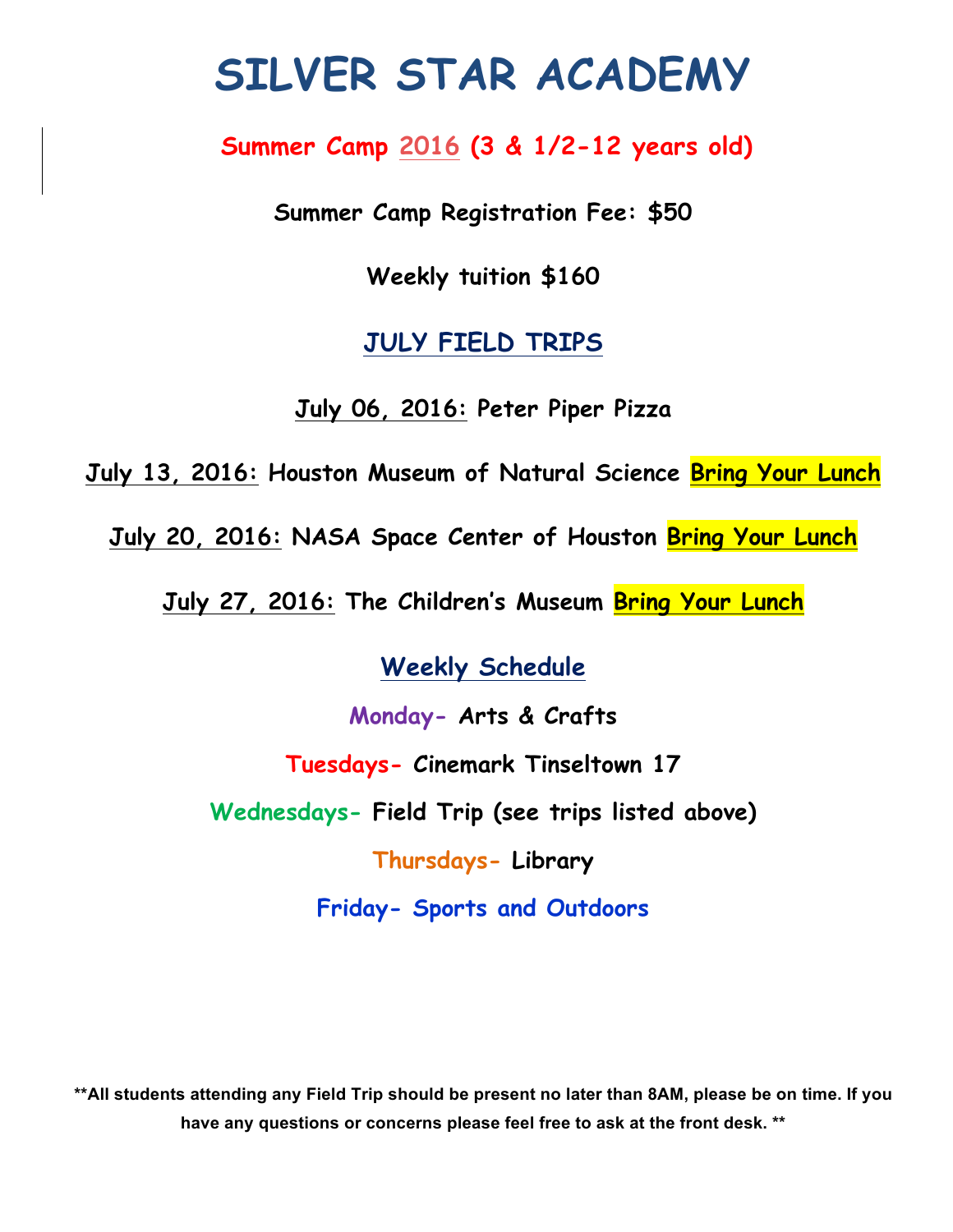

# **Summer Camp Permission Slip/Registration**

| <b>Student's Name:</b>       |             |                           |
|------------------------------|-------------|---------------------------|
| D.O.B                        |             | <b>Method of Payment:</b> |
| <b>Emergency Contact #1:</b> | Name        | Relationship to child:    |
|                              | Phone #:    |                           |
| <b>Emergency Contact #2:</b> | <b>Name</b> | Relationship to child:    |
|                              | Phone #:    |                           |

#### **The Summer Camp reg. fee of \$50 includes 1 wrist band, 2 t-shirts & 1 hat**

Parents, please make sure that your child is here by 8AM, we will be leaving to all field trips at 8:30AM. If your child is not here on time, you must provide transportation for your child to our field trip's destination, we will return from our field trips no later than 6PM. Also be prepared to provide lunch, towels, and sun screen when needed. They must wear their Summer Camp T-Shirt, all lunches must be ready to eat for example; a lunchable, sandwiches, chips, juice etc. We will have coolers to put everybody's lunches to keep them fresh; all lunches will need to be packed in zip locks or plastic bags with your child's name on it. If you have any additional questions or concerns please feel free to ask at the front **office.**